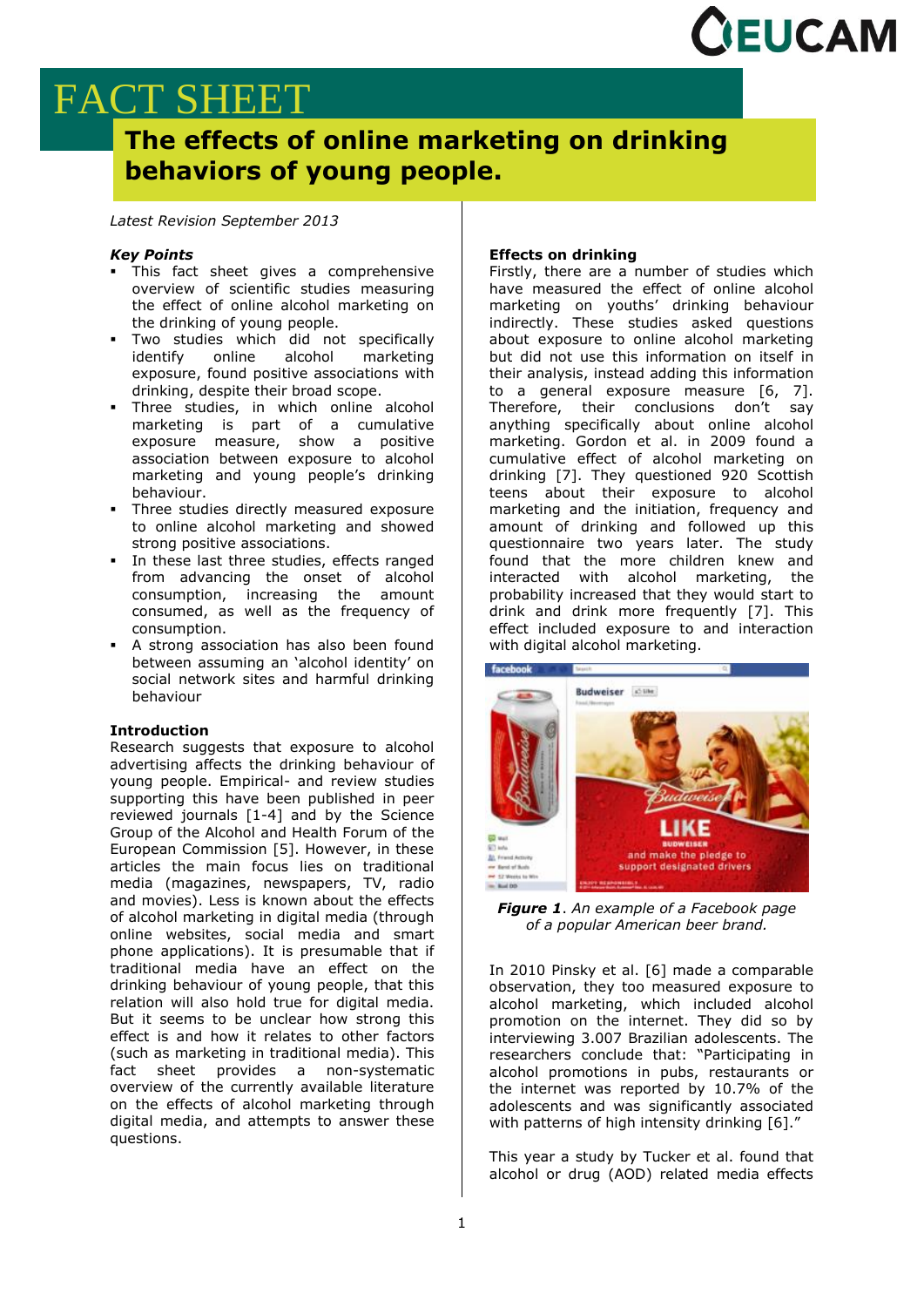on drinking behaviour have a reciprocal effect on media selection and may thus play a role in escalating adolescent alcohol use over time [8]. Their analysis of survey results of 2.321 students showed that greater AOD-related media exposure in 7th grade was significantly associated with a higher probability of alcohol use in 8th grade. However this study too measured exposure to online indirectly and focussed more on exposure to alcohol portrayals and alcohol themed messages [8].

Epstein et al. found in 2011 that when adolescents use computers for their recreation, their lifetime drinking was marginally related to hours spent on the computer [9]. Additionally, past month drinking was significantly related to hours spent on the computer [9]. This suggests again, a strong relationship between drinking and recreational computer use. A 2011 US survey of teens' and parents' attitudes on substance abuse, also found that the 70% of the respondents who were daily users of social network sites, were three times more likely to use alcohol than others [10].

A 2012 New Zealand study, in which 2.538 13 and 14 year olds were interviewed, actually compares the strength of the effect of web-based alcohol marketing and traditional alcohol marketing [11]. Lin et all. find that engagement with web-based marketing increased the odds of being a drinker by 98%, while engagement with traditional marketing increased the odds by 51% [11]. The researchers further show that young people exclusively engaged in webbased marketing drank 36% less alcohol on a typical occasion, while those who engaged in both traditional and web-based marketing consumed 31% more alcohol on a typical occasion [11]. This goes to show how complicated the influencing effects are: There is robust evidence that online alcohol marketing may be a stronger predictor of drinking initiation then traditional alcohol marketing; however it takes combined exposure to digital and traditional advertising to increase consumption.

Another strong relation between exposure to online alcohol marketing and drinking behaviour was found by Jones and Magee, in Australia [12]. Their cross-sectional study among of 1.113 Australian adolescents aged 12–17 years showed that: (1) Exposure to internet advertising was associated with regular alcohol consumption among males aged 12–15 years; (2) alcohol advertising in pubs/bars was associated with regular consumption in the previous 12 months; while combined exposure to magazine,



Internet and pub/bar advertising was associated with consumption in the past 4 weeks; (3) exposure to advertising through the Internet and magazines was associated with recent alcohol consumption among young males [12].

In 2012, EUCAM researcher De Bruijn published preliminary findings from a study in which over nine thousand adolescents in Germany, Italy, the Netherlands and Poland were questioned [13]. De Bruijn's findings indicate a dose-response effect on consumption: the association with binge drinking becomes stronger with high levels of exposure to online alcohol marketing. This effect is described as robust and consistent in various national contexts [13]. De Bruijn is expected to publish final conclusions later this year, in which the analysis will be put in a longitudinal context.

Also in 2012, the UK"s Institute of Alcohol Studies [14] found a relation between alcohol branded online content and drinking behaviors. This explorative study however, was not able to show causality [14]. Instead it described the triangular associations between online content, drinking behavior and implicit attitudes to alcohol [14].

Recently, the study of McClure et al. [1] found no association between drinking behaviours and time spent on the internet. The researchers themselves explain that this may be caused by the 'poor specification' of this exposure measure [1].

### **User Generated Content**

The studies described have all concentrated on commercially produced online content. However, there is also a considerable amount of content that was not created by alcohol producers or advertisers. This user generated content often consists of messages, pictures and/or movies containing positive views on brands and products as well as describing or depicting acts of excessive consumption and drunkenness. An Australian study shows that assuming an "alcohol-identity" on social network sites is predictive of risky alcohol behaviour [15]. Furthermore the authors warn that much of this user generated content contributes to the normalisation of binge drinking among young people [15]. The findings are strengthened by similar results in a US study, in which users' Facebook posts about intoxication were positively related to problematic drinking [16]. Additionally this study found high rates of such posts were related to a greater likelihood of reporting alcohol-related injury [16].